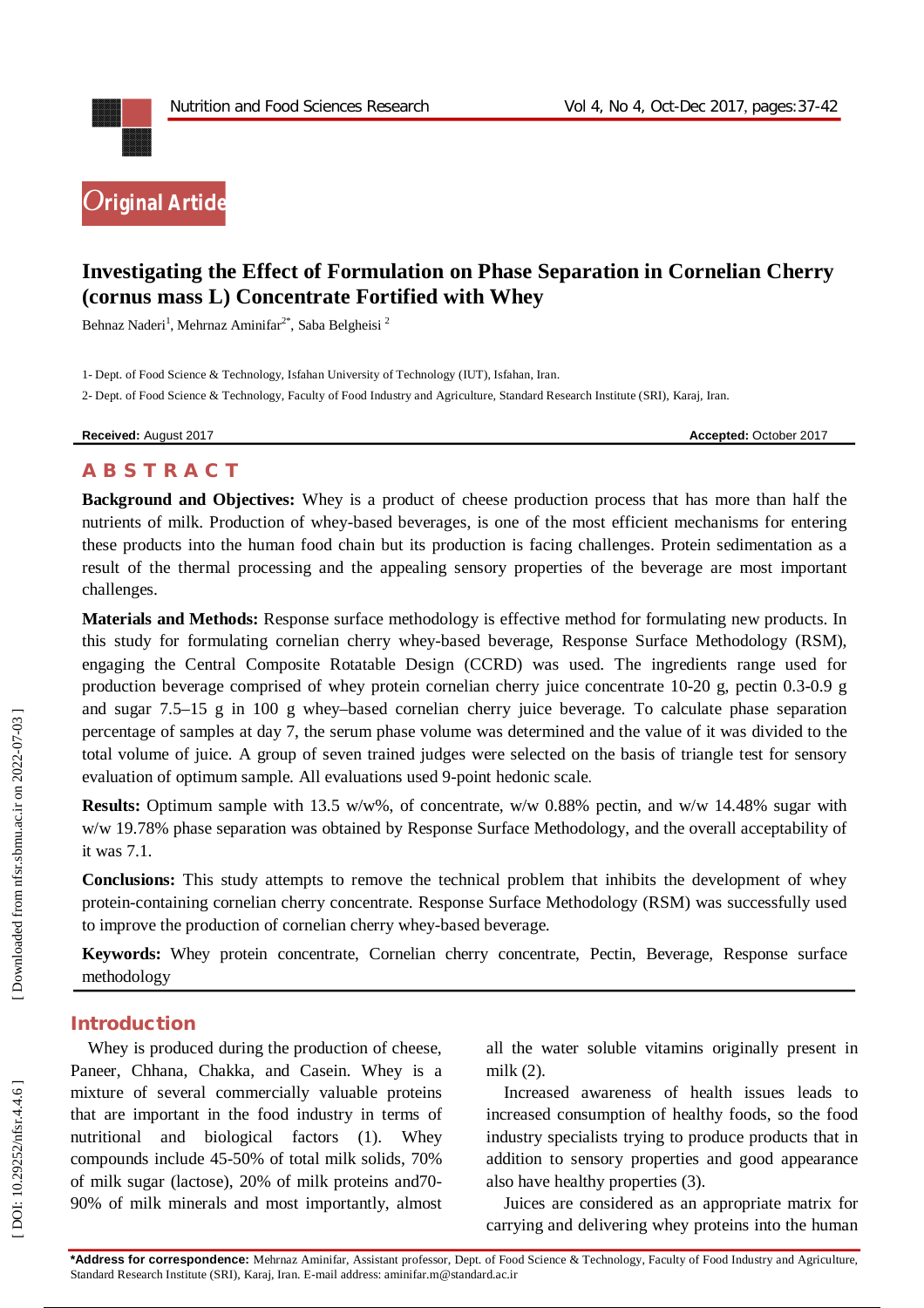diet. However, the poor sensory profile of whey protein beverages still remains a challenge to consumer acceptance. A lot of studies have been done on whey based fruit juice with various formulation to obtain an optimal mixture based on sensory acceptance (4).

Beucler *et al*. (2005) stated that sensitivity of whey to heat, is a fundamental feature of whey and whey proteins in the processing industry of whey and preparing the beverage of it (5). Whey proteins depending on the intensity of heat applied during the heating process, denature in the production of beverage. Pectin has a positive effect on thermal stability of whey proteins. To prevent protein coagulation during the thermal process of whey -based beverages and sediment of it during subsequent storage and to increase the apparent viscosity of the beverage, carbohydrates such as pectin are added to the beverage (6).

Hydrocolloids in acidified milk products prevent precipitation of proteins, divided in to two categories; absorbent and non-absorbent. Absorbent hydrocolloids stabilize protein by reducing electrostatic repulsion and reducing repulsion spatial distribution of atom. Non -absorbent hydrocolloids create stability of environment by increasing the viscosity of the continuous phase (7).

High methyl pectin is a common hydrocolloid used to prevent or reduce coalescence of proteins and preventing their sediment in the acidified milk beverages, that basically stabilize beverages through the mechanisms of spatial and electrostatic repulsion (8).

The formulation of whey protein beverages with good stability and optimal sensory properties is a cost and time -consuming process. Response surface methodology (RSM) reduces the number of tests required and provides a mathematical model for describing the effects of independent variables (9).

In the present study, the formulation of cornelian cherry juice supplemented with whey protein concentrate (WPC) is introduced. The aim of this study was to optimize the formulation of fruit juice beverages supplemented with WPC via an RSM approach in order to obtain products with pleasant sensory attributes and no sedimentation tendency .

## **Material s and Methods**

**Materials :** High methyl pectin was purchased from Germany Danisco Company. Sucrose was purchased

from a local market (Tehran, Iran). WPC containing 69.5 % of protein was procured from Pegah, Tehran.

**Cornelian cherry concentrate:** Cornelian cherries (*Cornus mas L.)* were purchased from the local market in Karaj, Iran and the fruits were selected on the basis of their appearance, and after washing and cleaning, they were placed in a water bath for 24 hours. After that, the juice was taken by pressing and the original brix ( $7^{\circ}$  brix) was brought to the  $42^{\circ}$  brix by a programmable microwave (Butane M R -1, Iran, using a maximum output of 900 W at 2450 MHz) (10. 11) .

**Optimization studies for production of beverage:**  Level variables used in the formulation were determined according to the phase separation percentage of the samples. Raw materials based on table 1 were mixed together, and the final volume was 100 ml. Beverages were pasteurized for 20 seconds at 72 °C. For sensory evaluation, sample were stored for 24 h at  $4 \degree$ C and to measure phase separation, were kept for a week at  $4 \circ C$  in the refrigerator. To calculate phase separation percentage of samples at day 7, the serum phase volume was determined and the value of it was divided into the total volume of juice  $(12)$ .

| Table 1. The Central Composite Rotatable Design for  |
|------------------------------------------------------|
| cornelian cherry juice Concentrate, Sugar and pectin |

| Formulation    | component         |       |        |  |
|----------------|-------------------|-------|--------|--|
|                | cornelian cherry  | sugar | pectin |  |
|                | juice concentrate |       |        |  |
| $\mathbf{1}$   | 10                | 7.5   | 0.3    |  |
| $\overline{c}$ | 20                | 7.5   | 0.3    |  |
| 3              | 10                | 15    | 0.3    |  |
| 4              | 20                | 15    | 0.3    |  |
| 5              | 10                | 7.5   | 0.9    |  |
| 6              | 20                | 7.5   | 0.9    |  |
| 7              | 10                | 15    | 0.9    |  |
| 8              | 20                | 15    | 0.9    |  |
| 9              | 6.59              | 11.25 | 0.6    |  |
| 10             | 23.41             | 11.25 | 0.6    |  |
| 11             | 15                | 4.94  | 0.6    |  |
| 12             | 15                | 17.56 | 0.6    |  |
| 13             | 15                | 11.25 | 0.1    |  |
| 14             | 15                | 11.25 | 1.1    |  |
| 15             | 15                | 11.25 | 0.6    |  |
| 16             | 15                | 11.25 | 0.6    |  |
| 17             | 15                | 11.25 | 0.6    |  |
| 18             | 15                | 11.25 | 0.6    |  |
| 19             | 15                | 11.25 | 0.6    |  |
| 20             | 15                | 11.25 | 0.6    |  |

**Sensory evaluation:** Sensory evaluation was performed by seven trained judges. A simple acceptance test for the whey beverage was conducted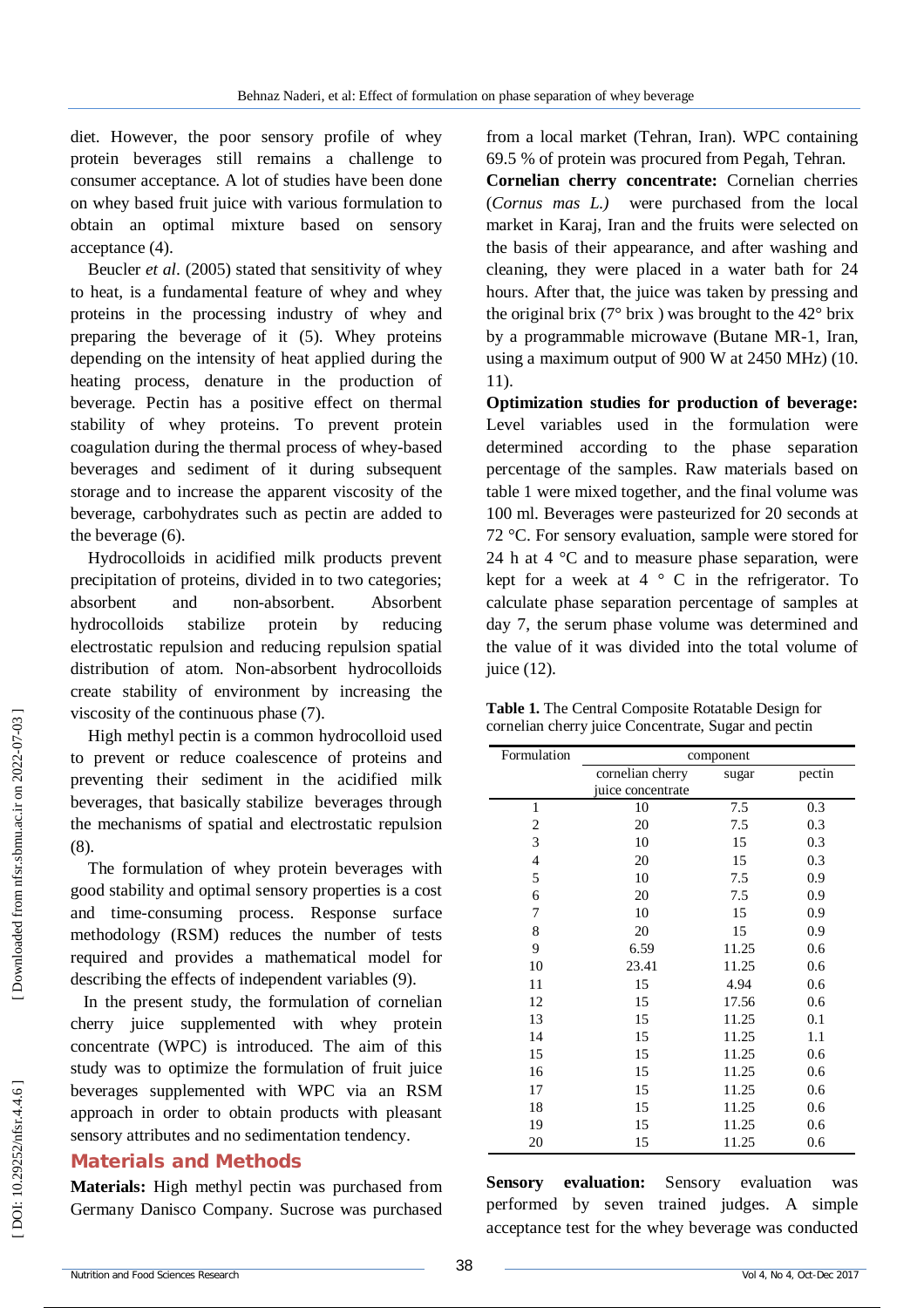using a 9 - point hedonic rating scale. Scale ratings were converted to numerical scores: 9, like extremely; 8, like very much; 7, like moderately; 6, like slightly; 5, neither like nor dislike; 4, dislike slightly; 3, dislike moderately; 2, dislike very much; 1, dislike extremely  $(13)$ .

**Statistical analysis:** ANOVA obtained from RSM software was used for optimization studies. The variables included WPC, sugar and pectin. Two sample T -test was performed with the predicted and observed three replicates values of optimized formulation for calculating the statistical significance  $(P<0.05)$ .

## **Results**

As a result of regression and analysis of variance (ANOVA) for response, variables showed that the effect of cornelian cherry juice concentrate, sugar, pectin and interaction between cornelian cherry juice concentrate -sugar and concentrate - pectin is significant on phase separation percentage at the level of 0.05(Table 2).

The non -significant lack of fit test showed that the model is properly appropriate for determining the phase separation percentage of cornelian cherry whey-based beverages prepared from any combination of the variables within the range evaluated. The adequate precision, which measures the signal -to -noise ratio, is more than four for all the responses, which is highly desirable (Table 2).

**Table 2** . Regression coefficients and ANOVA of fitted quadratic model of cornelian cherry whey -based beverages

| $\frac{1}{2}$ |                               |                      |  |
|---------------|-------------------------------|----------------------|--|
| F value       | <i>p</i> -value prob $\geq$ F | Partial coefficients |  |
| 50.59         | < 0.0001                      | model                |  |
| 52.24         | < 0.0001                      | A-concentrate        |  |
| 20.98         | 0.0010                        | B-sugar              |  |
| 273.31        | < 0.0001                      | C-pectin             |  |
| 8.99          | 0.0134                        | AB                   |  |
| 5.06          | 0.0483                        | AC                   |  |
| 4.25          | 0.0662                        | BC                   |  |
| 82.18         | < 0.0001                      | $A^2$                |  |
| 2.54          | 0.1419                        | B <sup>2</sup>       |  |
| 13.91         | 0.0039                        | $\mathrm{C}^2$       |  |
| 1.01          | $0.4960$ (NS)                 | Lack of Fit          |  |
| 0.9785        |                               | $\mathbb{R}^2$       |  |
| 22.260        |                               | Adeq. Press          |  |

Response surface plots for interaction effects of concentrate and sugar on phase separation (Table 3) percentage of beverages is shown in Figure 1(a). In all levels of sugar, by increasing the concentrate, phase separation percentage increased. As shown in table 3, by increasing the concentration, pH decreases, and becomes closer to isoelectric pH of whey proteins, causing a precipitate. The results also showed that interaction between sugar and concentrate on phase separation percentage is significant at 0.05 level. So that at low levels of concentrate (10g) with reduced sugar phase separation percentage, the change was not significant. Although, at high levels of concentrates (20 grams) by reducing sugar, the amount of water and also separation of two phases will increase.

**Table 3 .** pH and phase separation of cornelian cherry whey based beverages

| Formulation    |             | component |        | pH  | Phase separation (%) |
|----------------|-------------|-----------|--------|-----|----------------------|
|                | concentrate | sugar     | pectin |     |                      |
|                | 10          | 7.5       | 68     | 0.3 | 3.5                  |
| $\overline{c}$ | $20\,$      | 7.5       | 80     | 0.3 | 3.5                  |
| 3              | 10          | 15        | 68     | 0.3 | 3.4                  |
| 4              | 20          | 15        | 70     | 0.3 | 3.5                  |
| 5              | 10          | 7.5       | 30     | 0.9 | 3.6                  |
| 6              | 20          | 7.5       | 60     | 0.9 | 3.5                  |
| 7              | 10          | 15        | 25     | 0.9 | 3.6                  |
| 8              | $20\,$      | 15        | 33     | 0.9 | 3.5                  |
| 9              | 6.59        | 11.25     | 48     | 0.6 | 3.9                  |
| 10             | 23.41       | 11.25     | 77     | 0.6 | 3.4                  |
| 11             | 15          | 4.94      | 48     | 0.6 | 3.7                  |
| 12             | 15          | 17.56     | 35     | 0.6 | 3.7                  |
| 13             | 15          | 11.25     | 75     | 0.1 | 3.7                  |
| 14             | 15          | 11.25     | 20     | 1.1 | 3.7                  |
| 15             | 15          | 11.25     | 35     | 0.6 | 3.7                  |
| 16             | 15          | 11.25     | 45     | 0.6 | 3.7                  |
| 17             | 15          | 11.25     | 40     | 0.6 | 3.7                  |
| 18             | 15          | 11.25     | 40     | 0.6 | 3.7                  |
| 19             | 15          | 11.25     | 38     | 0.6 | 3.7                  |
| $20\,$         | 15          | 11.25     | 35     | 0.6 | 3.7                  |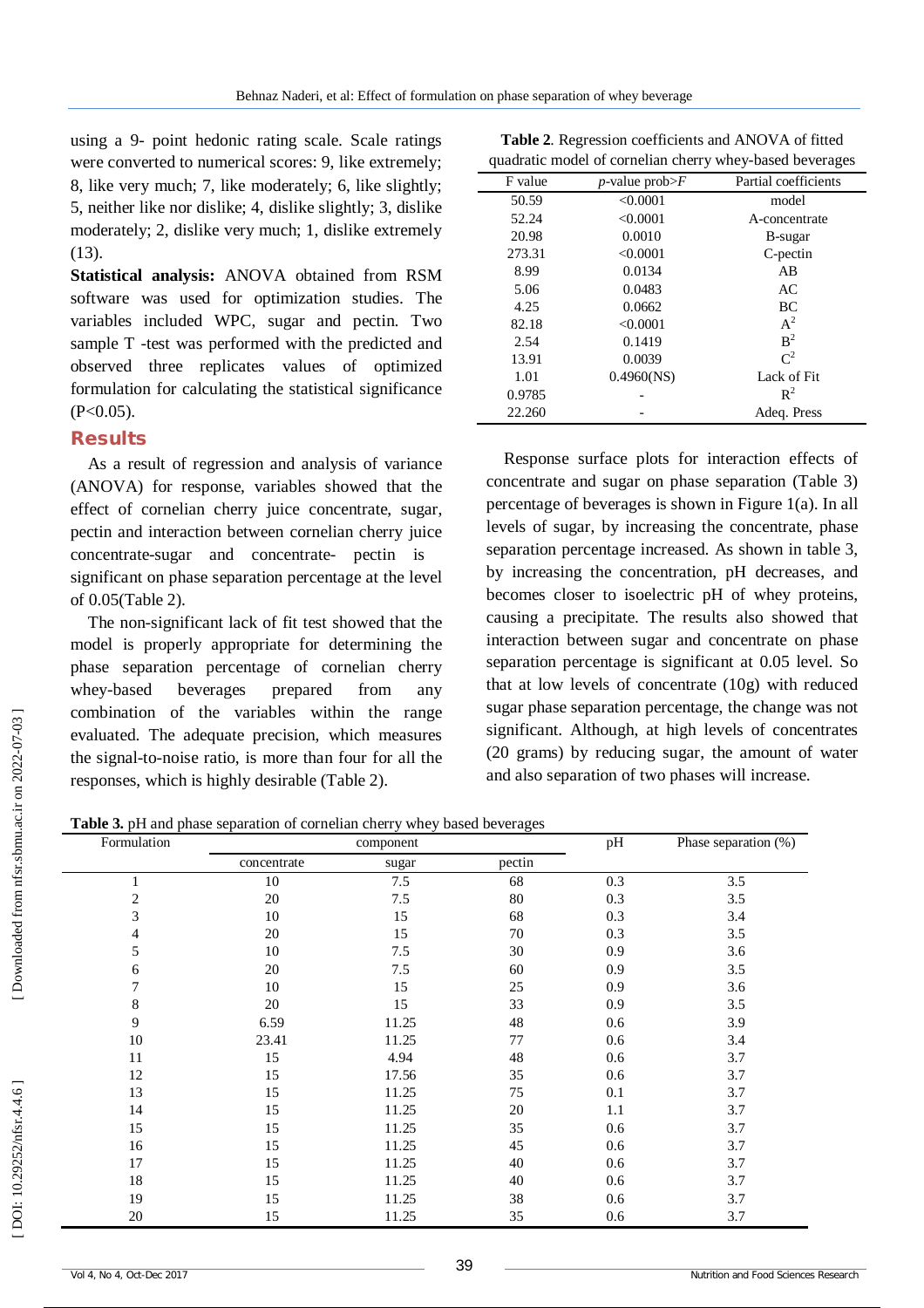

**Figure 1.** Response surface plots for interaction effects of cornelian cherry juice concentrate, sugar and pectin on phase separation percentage of cornelian cherry whey based beverages. (a) Interaction effects of cornelian cherry juice concentrate and sugar on phase separation percentage of beverages (b) Interaction effects of cornelian cherry juice concentrate and pectin on phase separation percentage of beverages (c) Interaction effects of pectin and sugar on phase separation percentage of beverages

Figure 1(b) shows the effect of interaction between concentrate and pectin on phase separation percentage. Studies showed that in all the samples, in lower concentrations of pectin the phase separation is seen. The upper phase of beverages was clear and lower phase was turbid, the turbidity is indicated of protein aggregation. Analysis of variance (ANOVA) showed that the interaction between concentrate - Pectin on the phase separation percentage in 0.05 level is significant (Table2). The results of surface response showed that percentage of phase separation in high levels of cornelian cherry juice concentrate (20 g) is more compared to a sample with less cornelian cherry juice concentrate (10 g). It indicates that a pH of samples on phase separation percentage is effective.

Figure 1 (c) also shows simultaneous effect of interaction of sugar and pectin on the phase separation percentage. As a result of regression and analysis of variance (ANOVA) for response, variables showed that the interaction effect of sugar -pectin on the percentage of phase separation is not significant. Thus, as a general trend, at all levels of sugar, with increasing concentrations of pectin, phase separation percentage decreases.

The following response surface equation was developed to predict the change in separation percentage due to different levels of variable:

phase separation(%) =  $+140.05574 - 8.13554 \times$  cornelian cherry juice concentrate +  $0.88397 \times \text{ sugar}$  -108.17460  $\times$  pectin - $0.21333 \times$  cornelian cherry juice concentrate  $\times$  sugar + 2.00000  $\times$ cornelian cherry juice concentrate  $\times$  pectin + 0.36038  $\times$  cornelian cherry juice concentrate<sup>2</sup> +0.11270  $\times$  sugar<sup>2</sup> + 41.17919  $\times$  pectin<sup>2</sup>

**Optimized solution for the formulation and its validation:** Phase separation percentage was considered as the optimization criterion in this study. Cornelian cherry juice concentrate, sugar and pectin were kept within the range and responses as phase separation percentage were aimed at a minimum during optimization process. A sample with 13.5 w/w %, of cornelian cherry juice concentrate 0.88 w/w % .14.48 w/w % sugar and pectin with desirability 1 and 19.78 percentage of phase separation as the optimum sample was obtained. The percentage of phase separation of beverages measured in this study is compatible with predictions of models at a 95% confidence interval (using a t -test) thus validating the suggested solution from RSM to be the most preferred formulation(Table 4).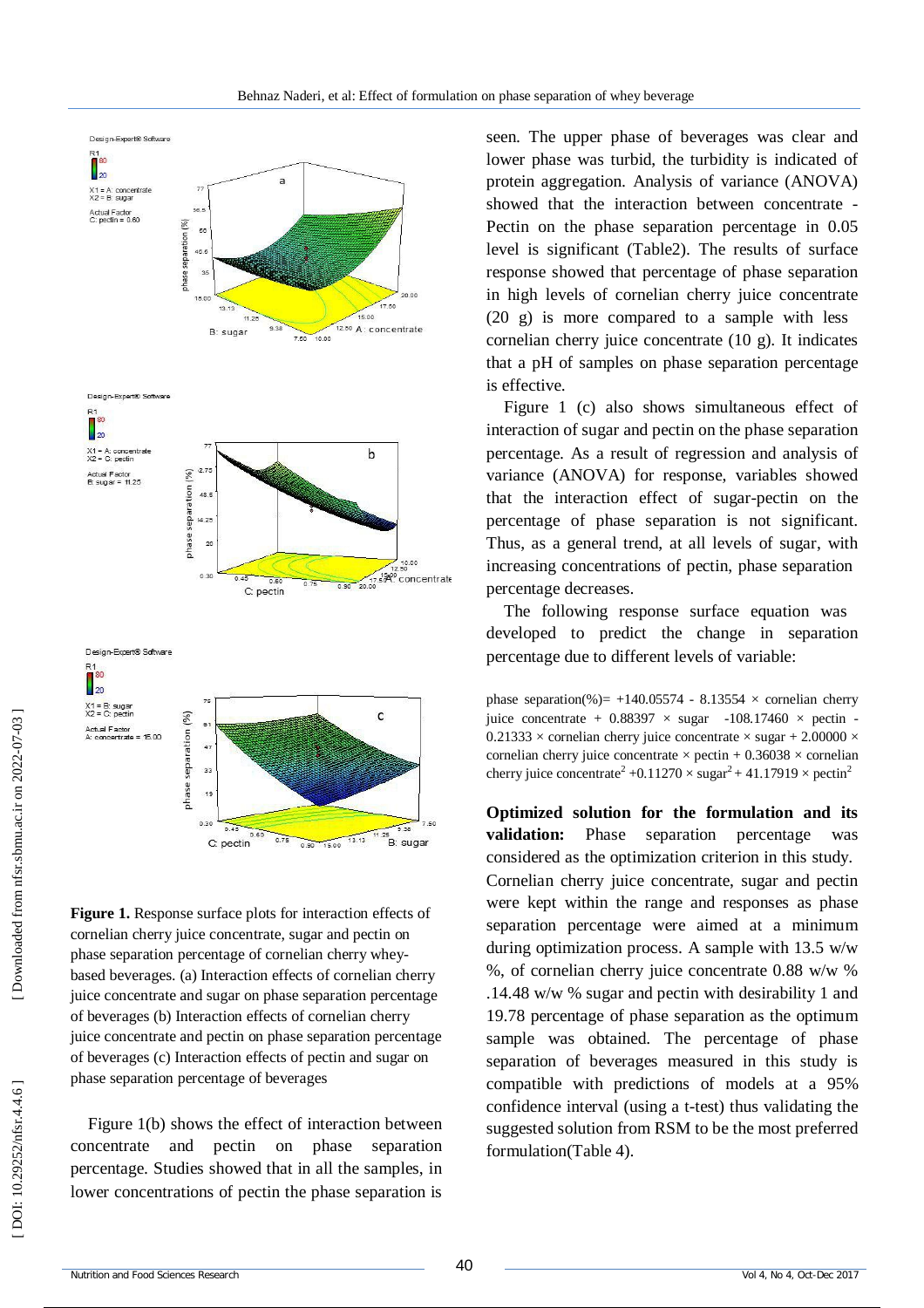| scores of cornelian cherry whey-based beverages |                                       |                  |                       |  |
|-------------------------------------------------|---------------------------------------|------------------|-----------------------|--|
| Response                                        | cornelian cherry whey-based beverages |                  |                       |  |
|                                                 | Predicted value                       | Observed value   | $t_{0.01}$ value      |  |
| Phase separation                                | 19.4955                               | $19.16 \pm 0.17$ | $-1.94$ <sup>ns</sup> |  |
| (%)                                             |                                       |                  |                       |  |

**Table 4 .** Verification of the predicted and observed sensory

ns: not significant (P<0.01)

**Sensory evaluation:** The sensory evaluations of optimized beverages (13.5%, of cornelian cherry juice concentrate, 0.88% pectin and 14.48% sugar) were performed by a panel of 7 trained judges using a 9 point hedonic scale. The overall acceptability of beverage was 7.1 which is the rating very good and considerable.

#### **Discussion**

Cornelian cherry whey -based beverage is an acidified drink, separation of phases during its production and storage is a major problem within its production. phase separation is caused by protein precipitation in beverage due to various factors such as heat and low pH process. In low pH, some of the phenomena such as the reduction of zeta potential and the irreversible accumulation of three -dimensional network of protein happens (8). Whey protein denaturation leads to the formation of small aggregated oligomers that form either spherical or linear aggregates based on solution conditions. These aggregates may remain soluble, or form larger aggregates that precipitate or form a three dimensional gel network. Steps are dependent on a number of conditions, including pH, protein concentration, ionic strength, heating rate and temperature. (14, 15).

Research shows that in acidic drinks, pectin chains through units of charged molecule due to electrostatic interactions which are pH -dependent, absorbed on the surface of protein, and uncharged parts as rings or tail -like entered into the solution cause stability of these types of drinks (16, 17).

Pectin, in the pH range between 3.5 and 4.6, protect and stabilize the proteins during thermal processing (18). When pH of acidic milk drink is reduced and close to  $pk_a$  pectin (3.5), probably tend to absorb of pectin decreases. So, Pectin unabsorbed through the mechanism of depletion flocculation cause instability of system(17).

Solution pH is one of the major factors determining the thermal and long -term stability of whey protein beverages. Etzel(2004) showed that at pH 3.5, a model whey protein isolate beverage remained clear after hot fill treatment while at pH 4.0 the beverage became turbid (19).

This suggests that electrostatic repulsion is strong enough at pH 3.5 to limit protein -protein interactions. Between pH 3.5 –4.0 the beverage transitions from clear to turbid. It is important to note that the proteins still undergo denaturation in this pH range, but the electrostatic repulsion limits protein-protein interactions or aggregation (20). It addition to stronger electrostatic repulsion, disulfide exchange reactions does not occur in the low pH range so disulfide -mediated aggregation would be reduced, which would likely result in decreased particle size (21, 22)., It seems that the use of hydrocolloids on the one hand because of the ability to communicate between protein and water and on the other hand by increasing the viscosity, can be reduce the phase separation an d volatile flavor and aroma. In fact, the hydrocolloids by trapping taste compounds prevent gradual separation at the time of storage (23, 24). Also Mathur and Shahani (1979) conducted research in which lactose in whey is added to foods, as a vehicle for color and (25).

#### **Conclusion**

The purpose of this study was to formulate a whey based beverage containing of cornelian cherry by employing Response Surface Methodology (RSM) engaging the Central Composite Rotatable Design (CCRD). Optimal formulation Prepared with cornelian cherry concentrate (13.5%, of concentrate, 0.88% pectin and 14.48% sugar) has an acceptable stability during the storage, also in terms of flavor, color and overall acceptability were in the acceptable range.

# **Financial disclosure**

The authors declared no financial interest.

# **Funding/Support**

There is no funding.

## **References**

1 . Smithers GW, Ballard FJ, Copeland AD, De Silva KJ, Dionysius DA, Francis GL. Symposium: advances in dairy foods processing and engineering. Journal of Dairy Science .1996; 79:1454 -9.